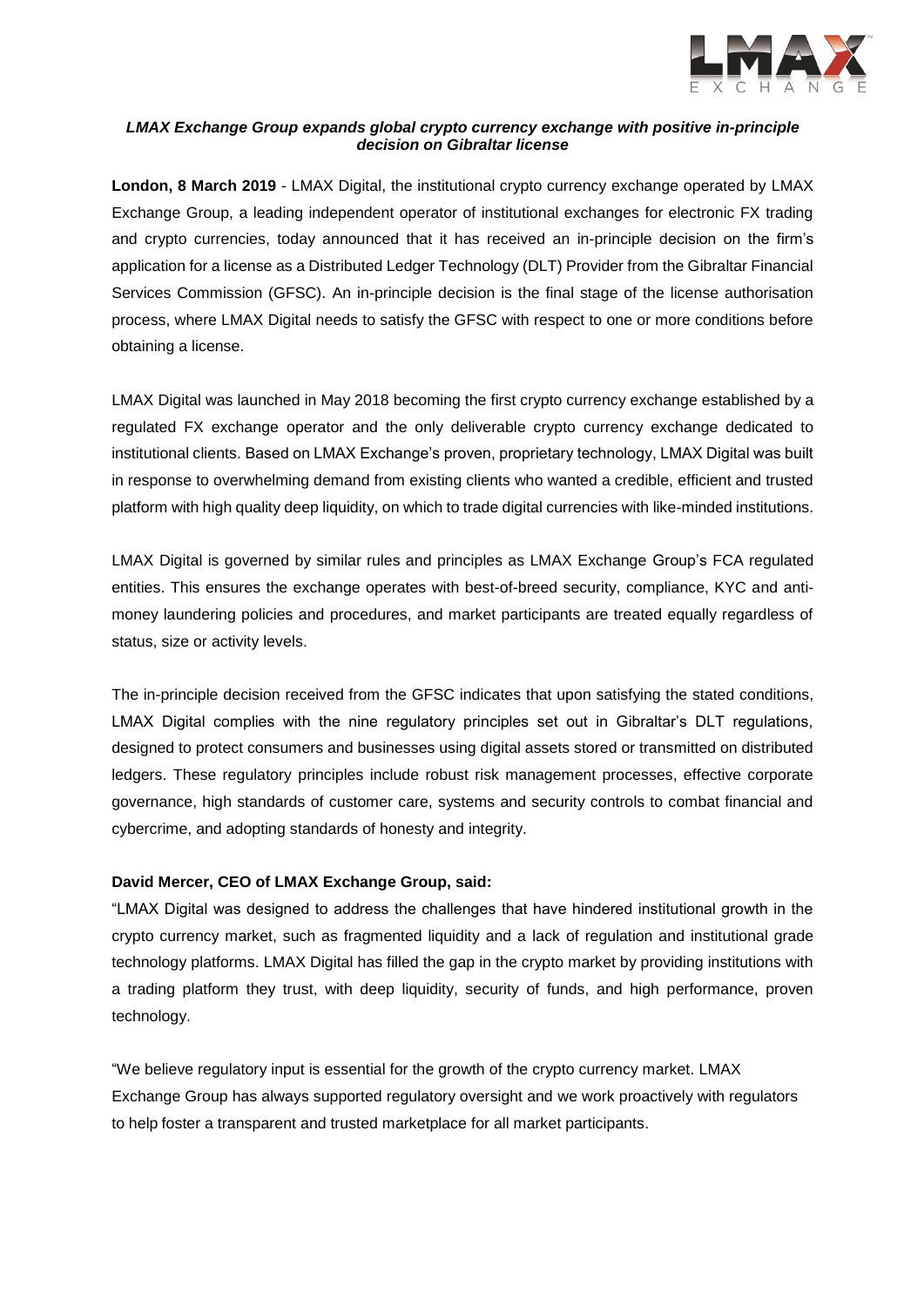

"LMAX Exchange Group operates multiple institutional FX trading venues, which combined have traded over \$12 trillion to date, and brought trust, best-in-class technology and transparency to the global FX market. We are very pleased that our efforts to create a more transparent and secure marketplace have been recognised further with this in-principle decision."

## **Jenna Wright, Head of LMAX Digital, commented:**

"The GFSC is leading the way in global regulation of the crypto currency market and their approach mirrors LMAX Digital's values. The Gibraltar regulator has recognised our role in further diversifying institutional currency markets and we look forward to working alongside them and other regulators to help improve understanding of the methods of trading crypto currencies.

"LMAX Digital launched less than 12 months ago and in that short time, we have been delighted with the positive response from institutional market participants. The number of clients using LMAX Digital has quadrupled since Q2 2018 and trading volumes have grown 126%, resulting in gross revenues also increasing 131%. Having built up a strong institutional following, we are in an excellent position to capitalise on the opening up of crypto currency markets to major global financial institutions."

# **– ENDS –**

#### **For further information, please contact:**

LMAX Exchange: **Barbara Pozdorovkina** +44 (0)20 3192 2510 [press@LMAX.com](mailto:press@LMAX.com) **FTI Consulting** [LMAXExchange@fticonsulting.com](mailto:LMAXExchange@fticonsulting.com)

## **Notes to Editors**

#### **About LMAX Digital:**

[LMAX Digital](http://www.lmaxdigital.com/) is the institutional crypto currency exchange, run by the [LMAX Exchange Group,](http://www.lmax.com/) which also operates several leading FCA regulated trading venues for FX, metals and indices. Based on proven, proprietary technology from LMAX Exchange, LMAX Digital allows global institutions to acquire, trade and hold the most liquid digital assets, Bitcoin, Ethereum, Litecoin, Bitcoin Cash and XRP, safely and securely. LMAX Digital delivers complete transparency, open access and a level playing field for all crypto currency market participants, within a secure and trusted trading environment.

## **Key differentiators of LMAX Digital include:**

- Trusted, secure trading environment based on LMAX Exchange proven technology
- One public rulebook for all members
- Central limit order book (CLOB) with streaming, firm institutional liquidity
- Safe and secure hot/warm/cold multi-signature wallets
- Full custodian solution

## **Key execution facts:**

- Matching latency under 180μs
- High throughput >100,000 messages/second
- Superior exchange performance: uptime 100%